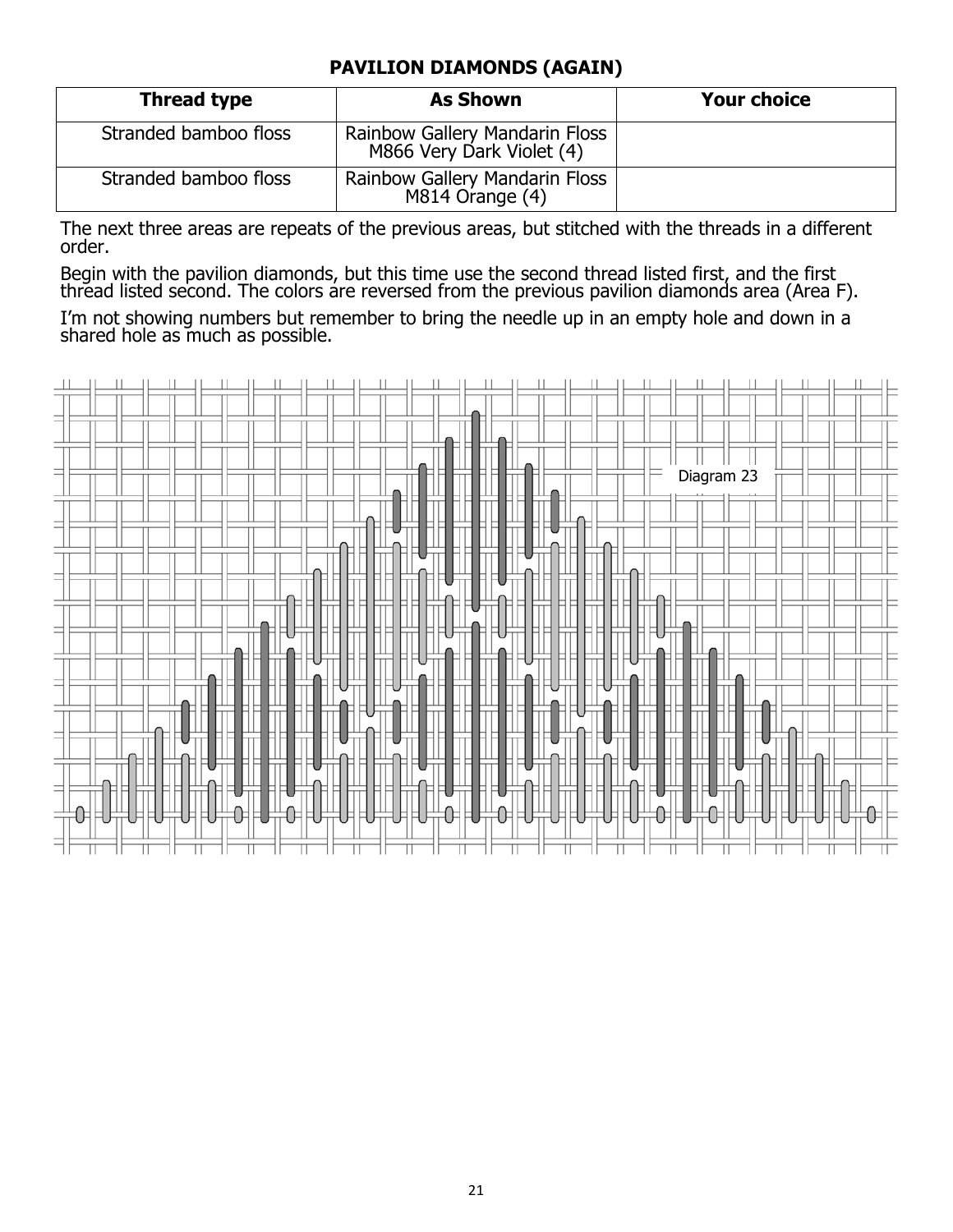## **EYELETS (AGAIN)**

| Thread type | <b>As Shown</b>              | <b>Your choice</b> |
|-------------|------------------------------|--------------------|
| Rayon twist | Rainbow Gallery Panache PN30 |                    |
|             | Halloween Orange             |                    |

This time I stitched the half eyelets and eyelets with a different color combination. Stitch as before.

Numbers and arrows are not shown. Remember to execute the pull as you bring the needle up, not when you put it down, and pull across the canvas. Try to make all the holes the same size for consistency.  $\pm 1$  $H = H$  $\pm$  $\pm$  $\mathbf{H}$  $\mathbb{H}$  $\perp$  $\perp$  $\Box$  $\perp$  $\mathbb{H}$  $\mathbf{H}$  $\mathbf{H}$  $\mathbf{L}$ 



**DIAMOND RHODES (AGAIN)** 

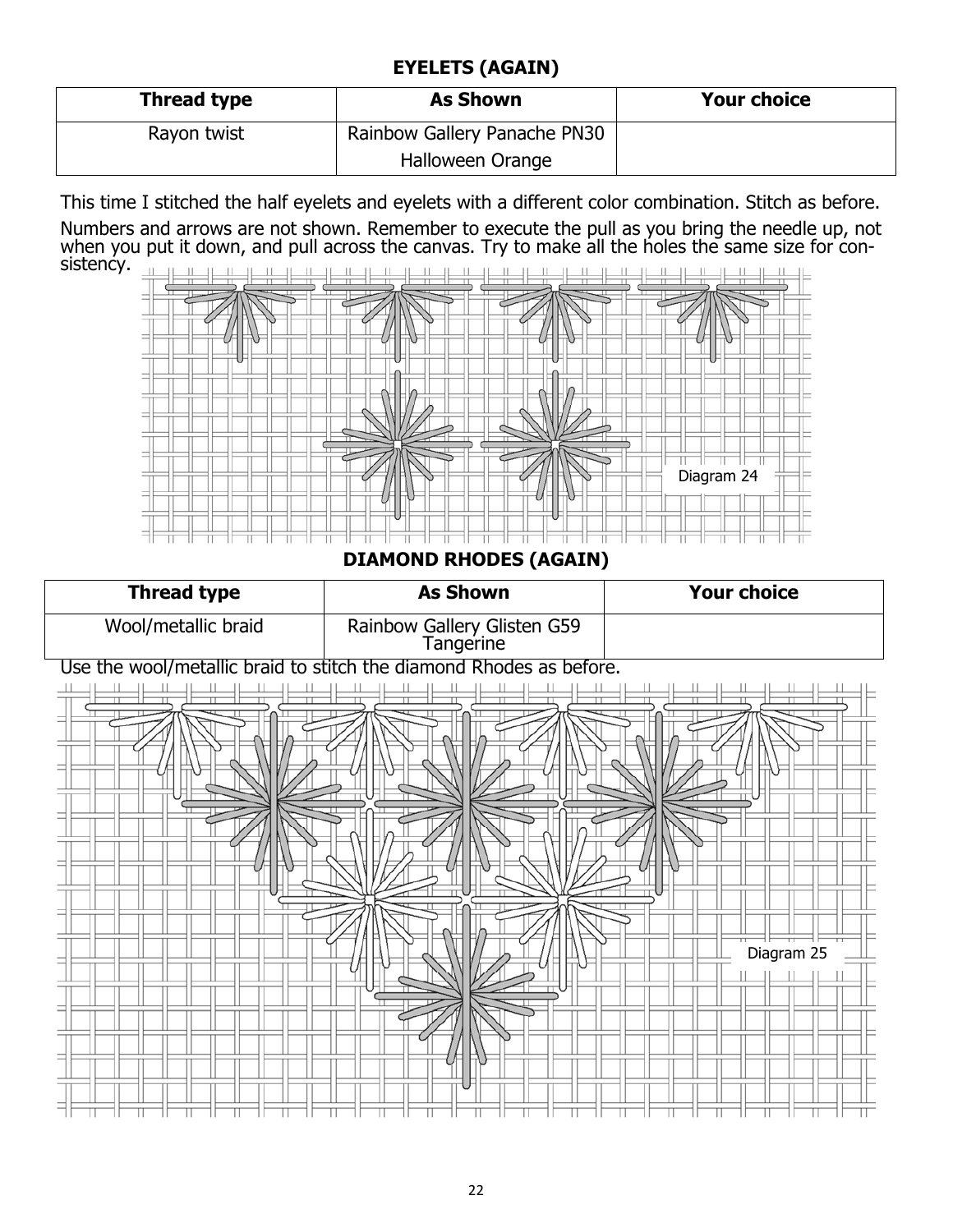## **HUNGARIAN STITCH (AGAIN)**

| <b>Thread type</b>    | <b>As Shown</b>                                            | <b>Your choice</b> |
|-----------------------|------------------------------------------------------------|--------------------|
| Stranded bamboo floss | Rainbow Gallery Mandarin Floss<br>M806 Dark Dusty Rose (4) |                    |
| Stranded bamboo floss | Rainbow Gallery Mandarin Floss<br>M814 Orange (4)          |                    |

The bottom row is finished with another area of Hungarian stitches, this time flipped from the first area on the bottom right edge.